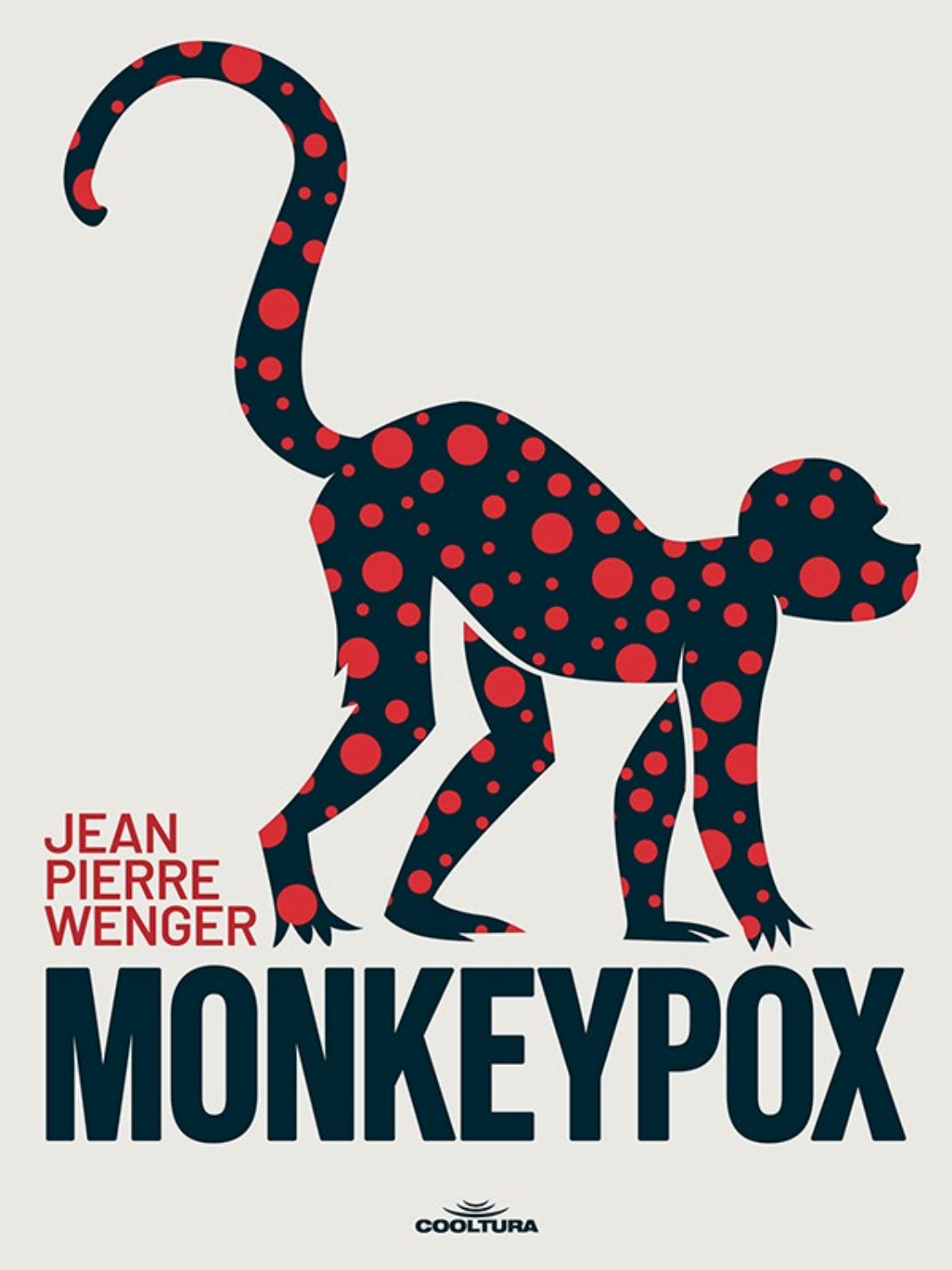## **Virus Resurrection**

The disease known as "monkeypox" made headlines in May 2022. The aftermath of the Covid-19 pandemic was still fresh: lockdowns, loss of lives, millions of businesses ruined and psychological effects in people of all ages. Specialists say monkeypox is not that dangerous or deadly. However, the alarms went off: it could be the next pandemic.

Smallpox was one of the most devastating diseases for humanity, and the fact that it is a "new" form of this disease contributes to sounding alerts. Smallpox is the only disease that is considered totally eradicated, and for this reason since the 1980s the world population was no longer vaccinated. But with the spread of monkeypox throughout the world, this could change.

The first reported cases in 2022 in Europe were among the gay community, sparking new alarms about the possibility of a sexually transmitted disease. That idea also reminded what had happened with HIV a few decades before.

Two of the main actors in the Covid-19 pandemic raised their voices again: Bill Gates and the WHO. Both warned that smallpox could circulate again, either by natural mutation or because of bioterrorist attacks. It was known that – once again – a simulation exercise was carried out just a few weeks before: in that scenario, a bioterrorist attack with the monkeypox virus was reported in May 2022.

The first case of monkeypox in humans had been detected about 50 years earlier, so it is not a new disease. However, the 2022 outbreak has a different dynamic that needs to be evaluated in its specificity. How serious could it be? We are discussing the pos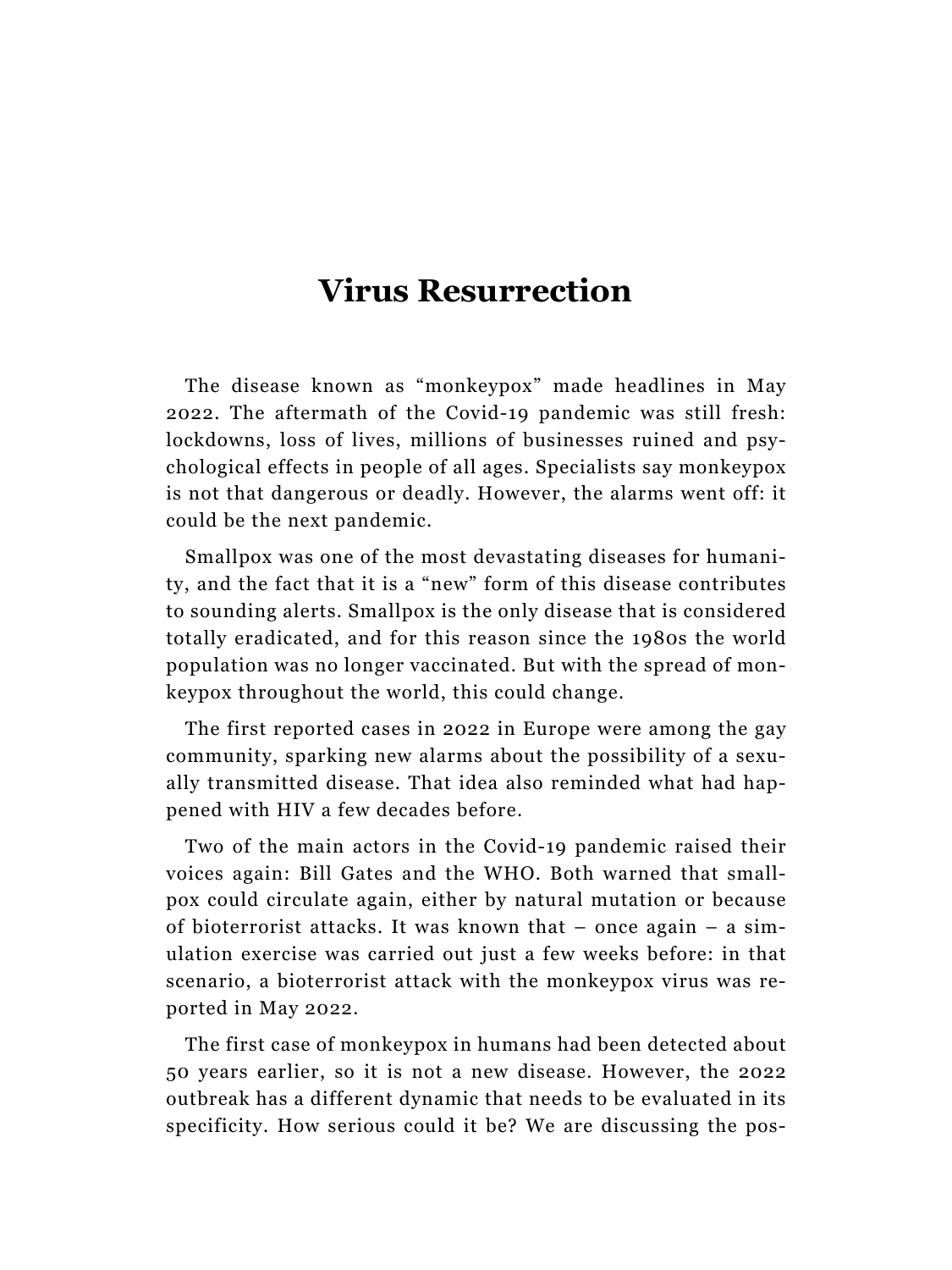sibility of giving away national sovereignties to a global health committee, and we are constantly being warned that the next pandemic will arrive at any moment. These are only a few of the reasons why we need to gather all the available information about this disease.